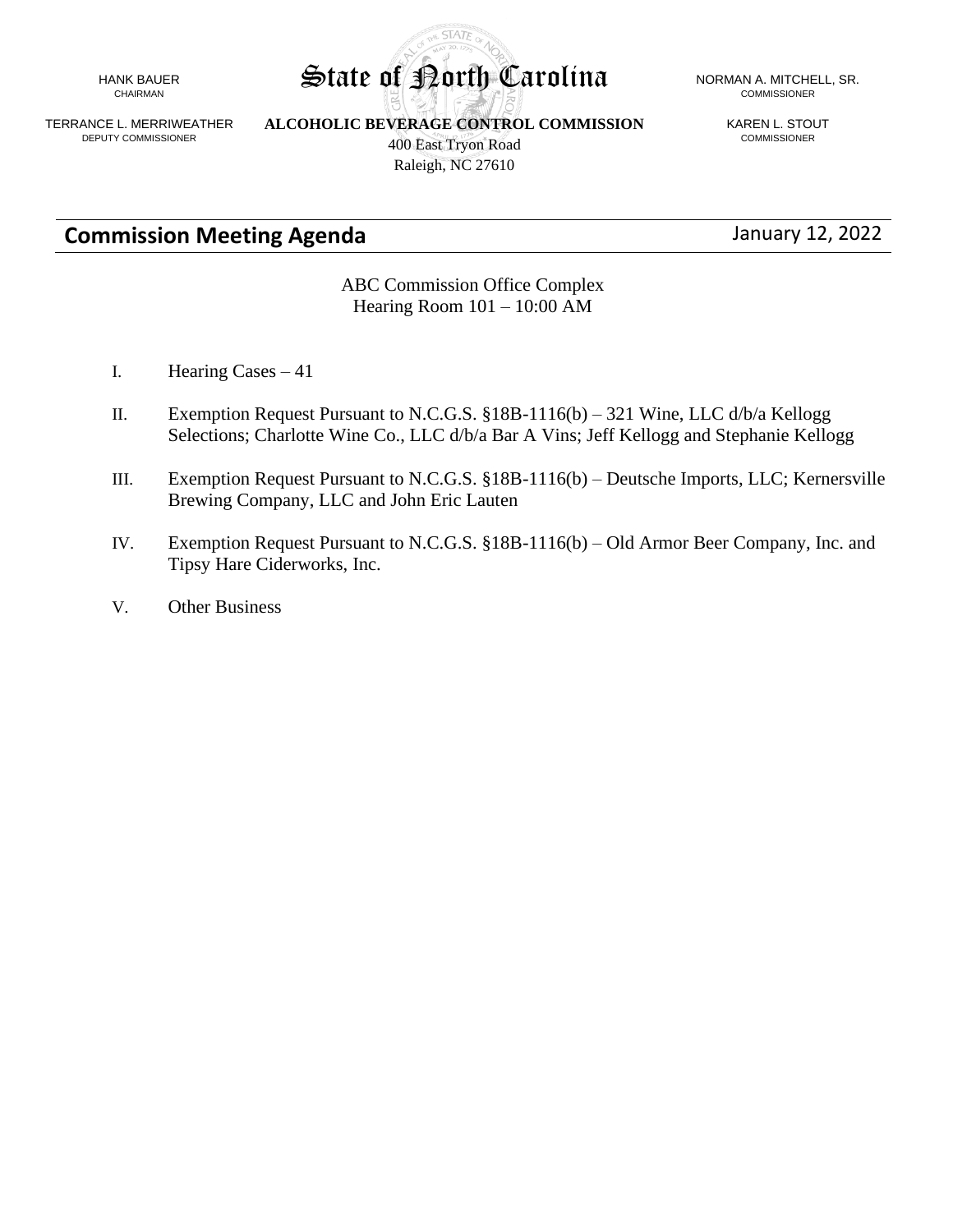ABC Commission Office Complex Hearing Room  $101 - 10:00$  AM

### SECTION I

### **CONTESTED CASE**

ALJ Decision:

## 1. **T/A Remedies OAH Judge** Remedies Restaurant, Drinks & Nightlife, LLC Selina Malherbe 1225 Union Road **OAH Case #21 ABC 00493** Gastonia, NC 28054 **ABC Attorney** ALE District VI Rachel Spears

ABC Case #25834

SECTION II

# **OFFERS IN COMPROMISE**

Suspensions:

| 2. | <b>T/A Food Lion 857</b><br>Food Lion, LLC<br>430 Gold Rock Road<br>Rocky Mount, NC 27804<br><b>ALE District II</b>                              | <b>Stacey Carter-Coley</b><br>Case #24644 |
|----|--------------------------------------------------------------------------------------------------------------------------------------------------|-------------------------------------------|
| 3. | <b>T/A AMC Southpoint 17</b><br>American Multi-Cinema, Inc.<br>8030 Renaissance Parkway, Suite 975<br>Durham, NC 27713<br><b>ALE District IV</b> | Seth Kandl<br>Case #26511                 |
| 4. | <b>T/A Abdul's Food Mart</b><br>Choudhary, LLC<br>601 East Main Street<br>Murfreesboro, NC 27855<br><b>ALE District II</b>                       | Seth Kandl<br>Case #26589                 |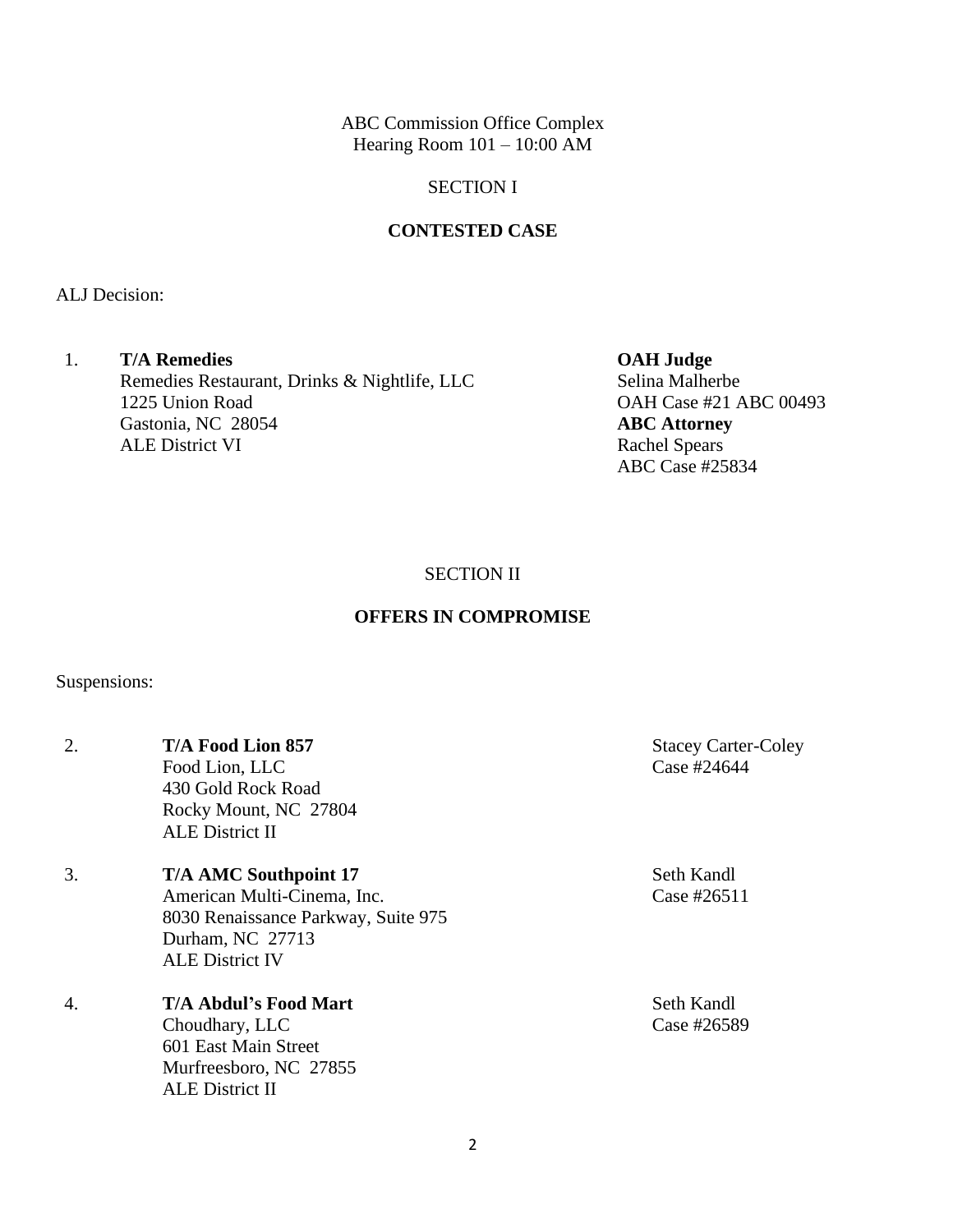| 5.  | <b>T/A AMR Freshmart</b><br>AMR Freshmart, Inc.<br>515 Atlantic Christian College Drive North<br>Wilson, NC 27893<br><b>ALE District II</b>         | Seth Kandl<br>Case #26546 |
|-----|-----------------------------------------------------------------------------------------------------------------------------------------------------|---------------------------|
| 6.  | <b>T/A Charlotte Country Club</b><br>Charlotte Country Club, Inc.<br>2465 Mecklenburg Avenue<br>Charlotte, NC 28205<br>Mecklenburg County ABC Board | Seth Kandl<br>Case #26623 |
| 7.  | <b>T/A Gabe Mart</b><br>Gabe Mart, Inc.<br>305 Jones Franklin Road<br>Raleigh, NC 27606<br><b>ALE District IV</b>                                   | Seth Kandl<br>Case #26588 |
| 8.  | T/A Harlem Beer Distributing of NC<br>Nfinite Technologies Group, LLC<br>2210 East Pettigrew Street<br>Durham, NC 27703<br><b>ALE District IV</b>   | Seth Kandl<br>Case #25831 |
| 9.  | <b>T/A Jackson Park Short Shop</b><br>Parth, Inc.<br>1091 Old Charlotte Highway<br>Concord, NC 28027<br><b>Concord Police Department</b>            | Seth Kandl<br>Case #26491 |
| 10. | <b>T/A King's Discount Deli</b><br>King's Discount Deli, LLC<br>1601 East Ash Street<br>Goldsboro, NC 27530<br><b>Wayne County ABC Board</b>        | Seth Kandl<br>Case #26407 |
| 11. | <b>T/A La Parranda Night Club</b><br>La Parranda Night Club, LLC<br>2409 Guess Road, Suite 11<br>Durham, NC 27705<br><b>ALE District IV</b>         | Seth Kandl<br>Case #26592 |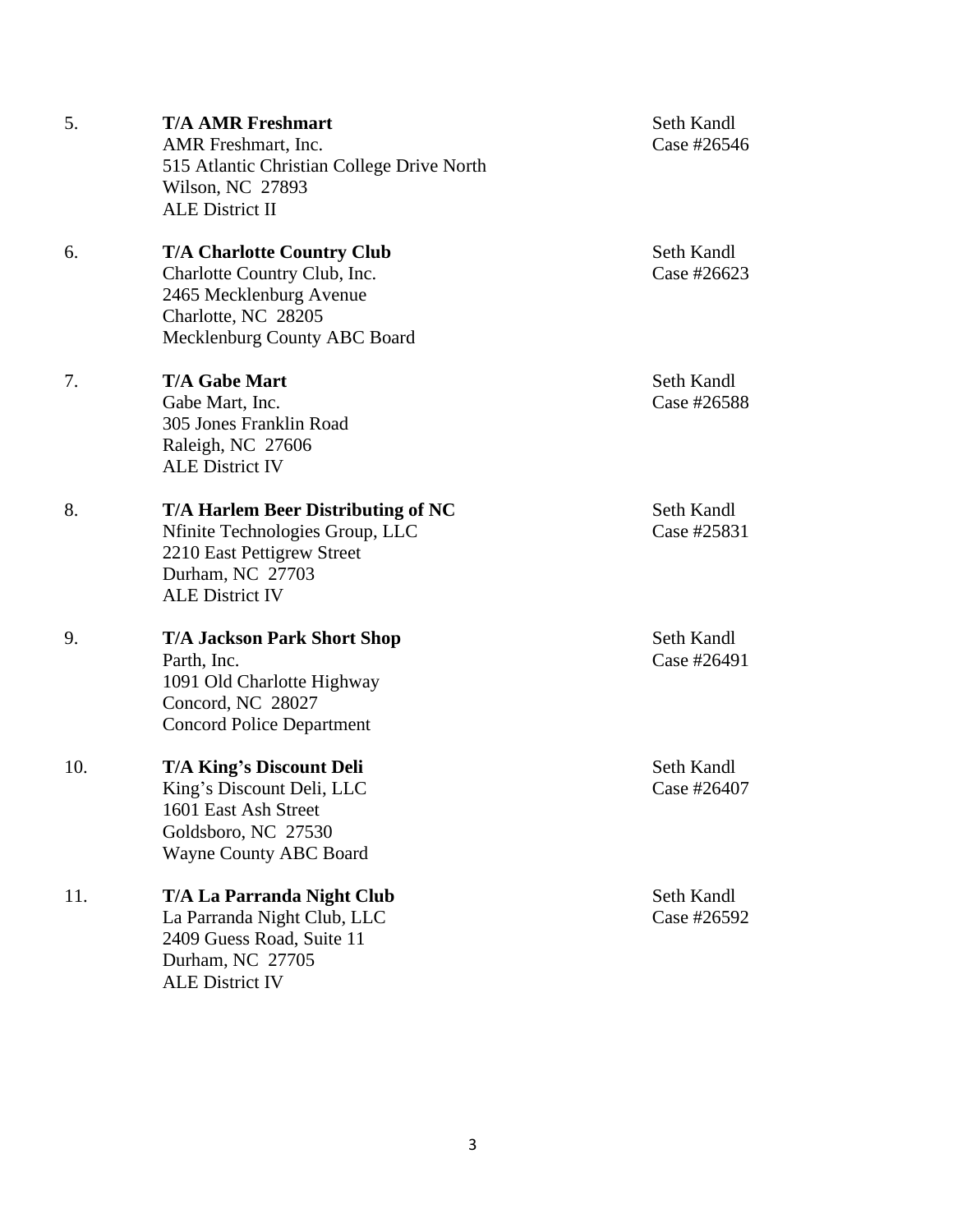| 12. | <b>T/A Minit Chek</b><br>Ali Abdo Saleh Ali<br>100 West Main Street<br>Littleton, NC 27850<br><b>ALE District II</b>                                | Seth Kandl<br>Case #26526 |
|-----|-----------------------------------------------------------------------------------------------------------------------------------------------------|---------------------------|
| 13. | T/A San Jose Mex & Tequila Bar<br>San Jose Wakefield, Inc.<br>11211 Galleria Avenue, Suite 101<br>Raleigh, NC 27614<br>Wake County ABC Board        | Seth Kandl<br>Case #26496 |
| 14. | <b>T/A Short Stop Food Mart 12</b><br>Li'l Thrift Food Marts, Inc.<br>401 East Anderson Street<br>Selma, NC 27576<br><b>ALE District IV</b>         | Seth Kandl<br>Case #26440 |
| 15. | <b>T/A Son of the South Saloon</b><br>Michael Eugene Dyson<br>3007 1st Avenue SW<br>Long View, NC 28602<br><b>ALE District VII</b>                  | Seth Kandl<br>Case #26529 |
| 16. | <b>T/A Tommy's Food Mart</b><br><b>SLG</b> Inversiones, LLC<br>3426 Wayne Memorial Drive<br>Goldsboro, NC 27534<br><b>Wayne County ABC Board</b>    | Seth Kandl<br>Case #26249 |
| 17. | <b>T/A Trident Provisions at Cameron Club</b><br><b>Trident Provisions, LLC</b><br>115 Whitford Drive<br>Durham, NC 27708<br><b>ALE District IV</b> | Seth Kandl<br>Case #26481 |
| 18. | T/A Yaya Food Mart 2<br>M Food Mart, LLC<br>3122 Murchison Road<br>Fayetteville, NC 28301<br><b>Cumberland County ABC Board</b>                     | Seth Kandl<br>Case #26465 |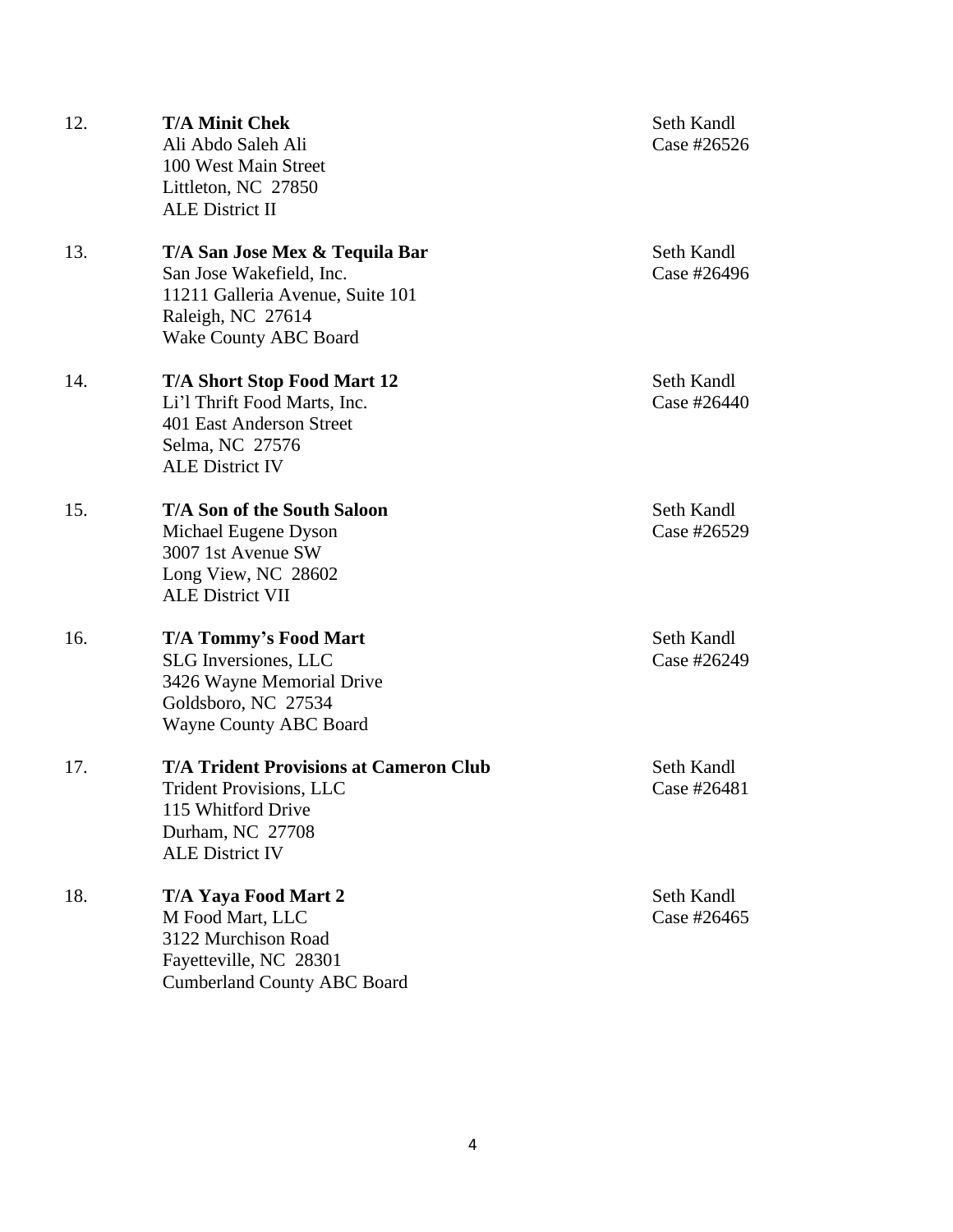| 19. | <b>T/A A and J Food Mart</b><br>AM Presto Mart, Inc.<br>6406 Ward Boulevard<br>Wilson, NC 27893<br><b>ALE District II</b>                         | <b>Robert Nauseef</b><br>Case #26691 |
|-----|---------------------------------------------------------------------------------------------------------------------------------------------------|--------------------------------------|
| 20. | T/A A and W's Mini Mart<br>Ismail Grocery, Inc.<br>221 South Kerr Avenue<br>Wilmington, NC 28403<br><b>ALE District I</b>                         | <b>Robert Nauseef</b><br>Case #26576 |
| 21. | <b>T/A Cabos Mexican Cuisine and Cantina</b><br>Cabos, LLC<br>6676 Carmel Road<br>Charlotte, NC 28226<br><b>ALE District VI</b>                   | <b>Robert Nauseef</b><br>Case #26768 |
| 22. | <b>T/A Compare Foods</b><br>Family Supermarkets, Inc.<br>520 West Raleigh Street<br>Siler City, NC 27344<br><b>ALE District IV</b>                | <b>Robert Nauseef</b><br>Case #26582 |
| 23. | <b>T/A EZ Go Mart</b><br>EZ Go Mart, Inc.<br>1521 Highway 49 North<br>Burlington, NC 27217<br><b>ALE District V</b>                               | <b>Robert Nauseef</b><br>Case #26415 |
| 24. | <b>T/A La Rumba De Cache</b><br>CD of Catawba County, LLC<br>534 Highway 70 SW<br>Hickory, NC 28602<br><b>ALE District VII</b>                    | <b>Robert Nauseef</b><br>Case #26586 |
| 25. | T/A La Zima Bar & Grill<br>La Zima Bar & Grill, LLC<br>111 Eastway Drive<br>Charlotte, NC 28213<br><b>Charlotte-Mecklenburg Police Department</b> | <b>Robert Nauseef</b><br>Case #26379 |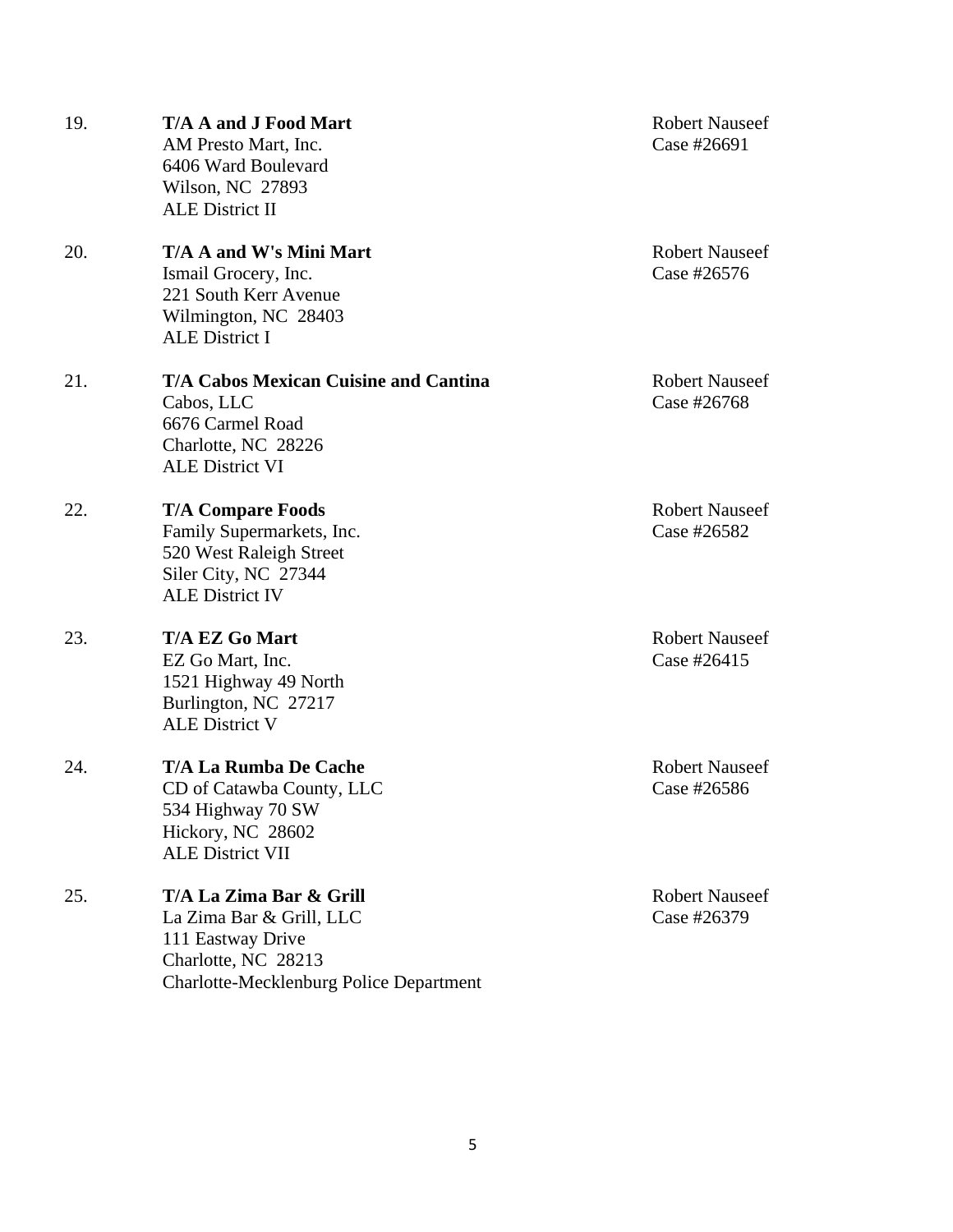26. T/A Red Mill Quick Stop Robert Nauseef HMR, LLC Case #26280 3422 Red Mill Road Durham, NC 27704 ALE District IV 27. **T/A Circle K Store 1868** Rachel Spears Circle K Stores, Inc. Case #26675 8855 Christenbury Parkway Concord, NC 28027 Concord Police Department 28. **T/A Coach's Neighborhood Grill** Rachel Spears Bengals 08, Inc. Case #26721 1707 South Horner Boulevard Sanford, NC 27330 ALE District III 29. **T/A Duck Thru Food Store 40** Rachel Spears Jernigan Oil Company, Inc. Case #26688 3403 Rocky Hock Road Edenton, NC 27932 ALE District II 30. **T/A Enigma** Rachel Spears JJM and Sons, LLC Case #26548 600 Creekside Drive Raleigh, NC 27609 ALE District IV 31. **T/A Fairway One Stop 12** Rachel Spears KACB, LLC Case #26730 1382 South Church Street Burlington, NC 27215 ALE District V 32. **T/A Fatz Café** Rachel Spears ACM Fatz VII, LLC Case #26717 1235 East Dixon Boulevard Shelby, NC 28152 Shelby Police Department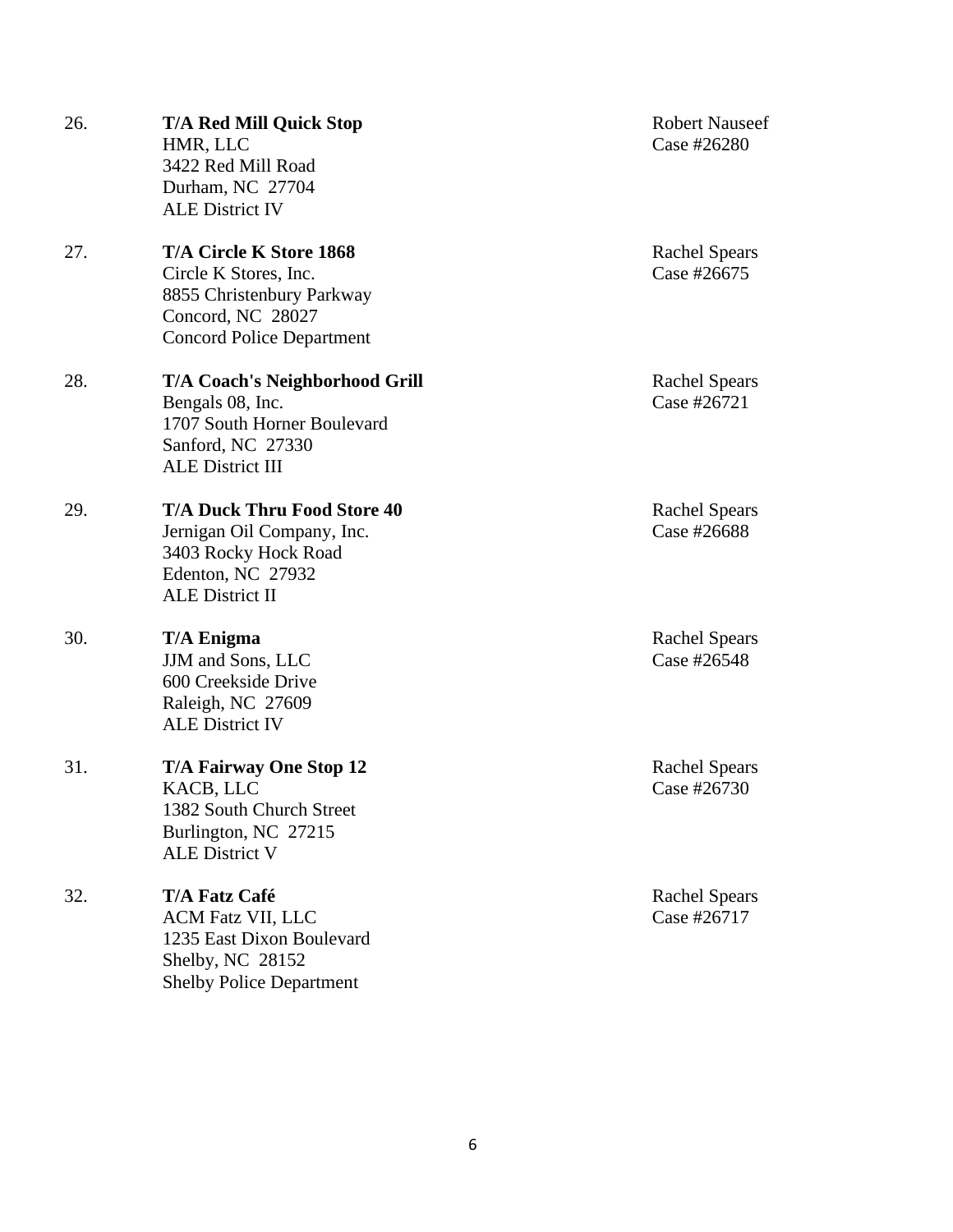| 33. | <b>T/A Garner Family Fare BP 261</b><br>M. M. Fowler, Inc.<br>1535 Highway 70 West<br>Garner, NC 27529<br><b>Wake County ABC Board</b> | <b>Rachel Spears</b><br>Case #26702 |
|-----|----------------------------------------------------------------------------------------------------------------------------------------|-------------------------------------|
| 34. | <b>T/A Grey's Tavern</b><br>Davis Design Art, Inc.<br>343 South Elm Street<br>Greensboro, NC 27401<br>Greensboro Police Department     | <b>Rachel Spears</b><br>Case #26846 |
| 35. | <b>T/A Odds-N-Ends Variety</b><br>Odds-N-Ends Variety, Inc.<br>233 Pine Street<br>Pantego, NC 27860<br><b>ALE District II</b>          | <b>Rachel Spears</b><br>Case #26784 |
| 36. | T/A Sheetz 647<br>Sheetz of NC, LLC<br>1990 NC 86 South<br>Hillsborough, NC 27278<br><b>ALE District IV</b>                            | <b>Rachel Spears</b><br>Case #26779 |
| 37. | <b>T/A Short Stop</b><br>Haridev, LLC<br>300 West Main Street<br>Carrboro, NC 27510<br><b>Carrboro Police Department</b>               | <b>Rachel Spears</b><br>Case #26738 |
| 38. | T/A Speedway 8219<br>Speedway, LLC<br>431 West Queen Street<br>Grifton, NC 28530<br><b>ALE District II</b>                             | <b>Rachel Spears</b><br>Case #26856 |
| 39. | <b>T/A Stop Shop</b><br>Stop N Shop of Edenton, Inc.<br>1105 North Broad Street<br>Edenton, NC 27932<br><b>ALE District II</b>         | <b>Rachel Spears</b><br>Case #26686 |